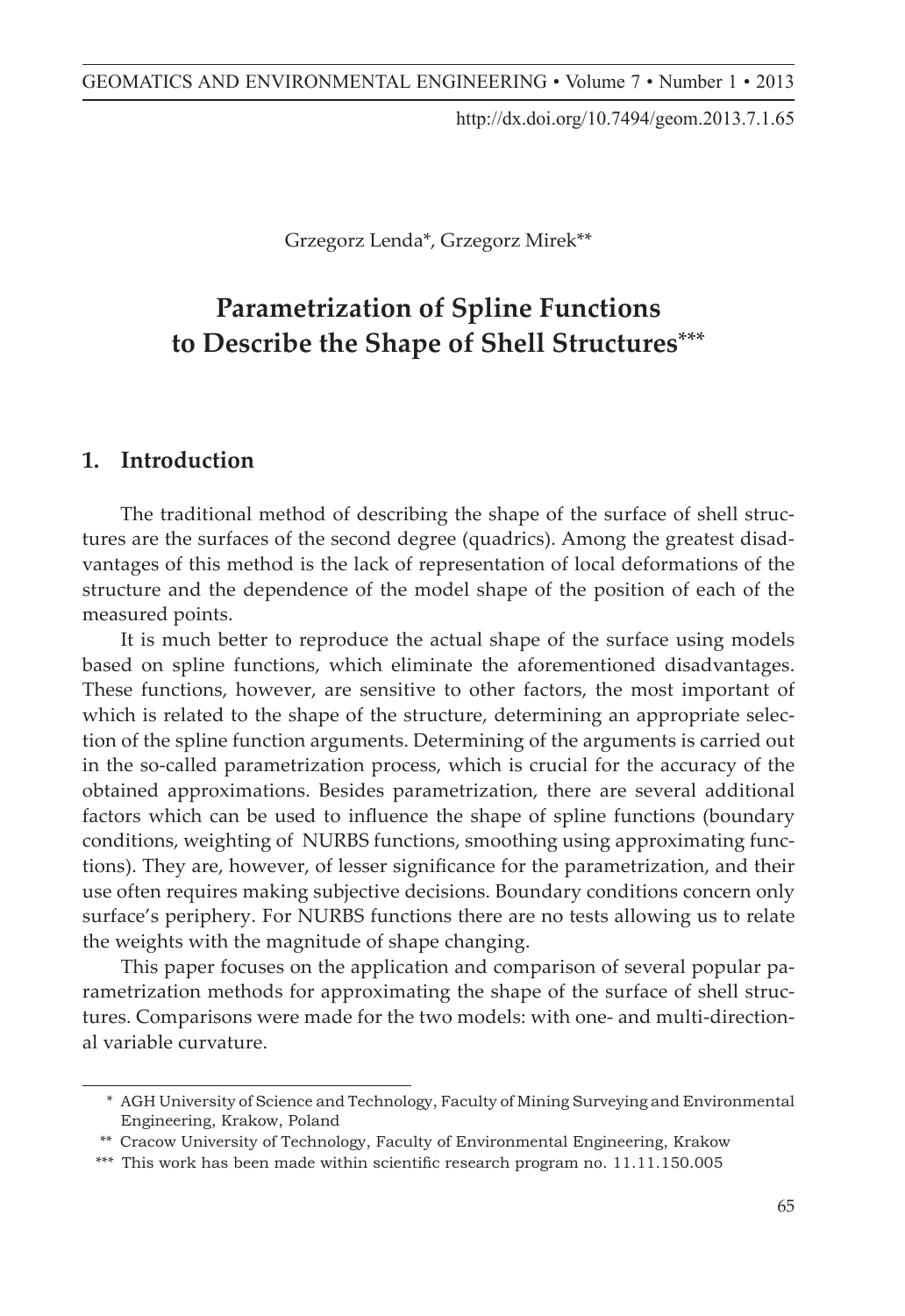The aim of the research is to identify the optimal parametrization method for describing shell structures, measured with a not too high density, for example, using popular reflectorless total stations.

## 2. Basic Methods of Spline Function Parametrization

Spline functions are usually presented in the B-spline representation [2, 4], which is a linear combination of base polynomials  $N_i$  (defined with a recursive formula of Mansfield–de Boor–Cox (2)), with coefficients in the form of  $d_i$  control points:

$$
S_i(t) = \sum_{i=0}^{n-m-1} d_i N_i^m(t) \quad t_i = t_0, t_1, \dots, t_n
$$
 (1)

where:

 $t_i$  – nodes,

 $d_i$  – control points,

*N<sub>i</sub>* – base polynomials,

*m* – the degree of a function,

 $n$  – the number of points:

$$
N_i^0(t) = \begin{cases} 1 & \text{for } t \in [t_i, t_{i+1}) \\ 0 & \text{for } t \notin [t_i, t_{i+1}) \end{cases}
$$
  

$$
N_i^k(t) = \frac{t - t_i}{t_{i+k} - t_i} N_i^{k-1}(t) + \frac{t_{i+k+1} - t}{t_{i+k+1} - t_{i+1}} N_{i+1}^{k-1}(t)
$$
 (2)

Selection of the nodes (arguments)  $t_i$  of the function is carried out in the process of parametrization [2, 3, 6]:

$$
t_{0} = 0
$$
  
\n
$$
t_{j} = t_{j-1} + \frac{T_{j}}{\sum_{i=1}^{n} T_{i}}
$$
  
\nfor  $t \in [0, 1]$   
\n
$$
t_{n} = t_{n-1} + \frac{T_{n}}{\sum_{i=1}^{n} T_{i}} = 1
$$
\n(3)

where  $T_i$  – the parameters.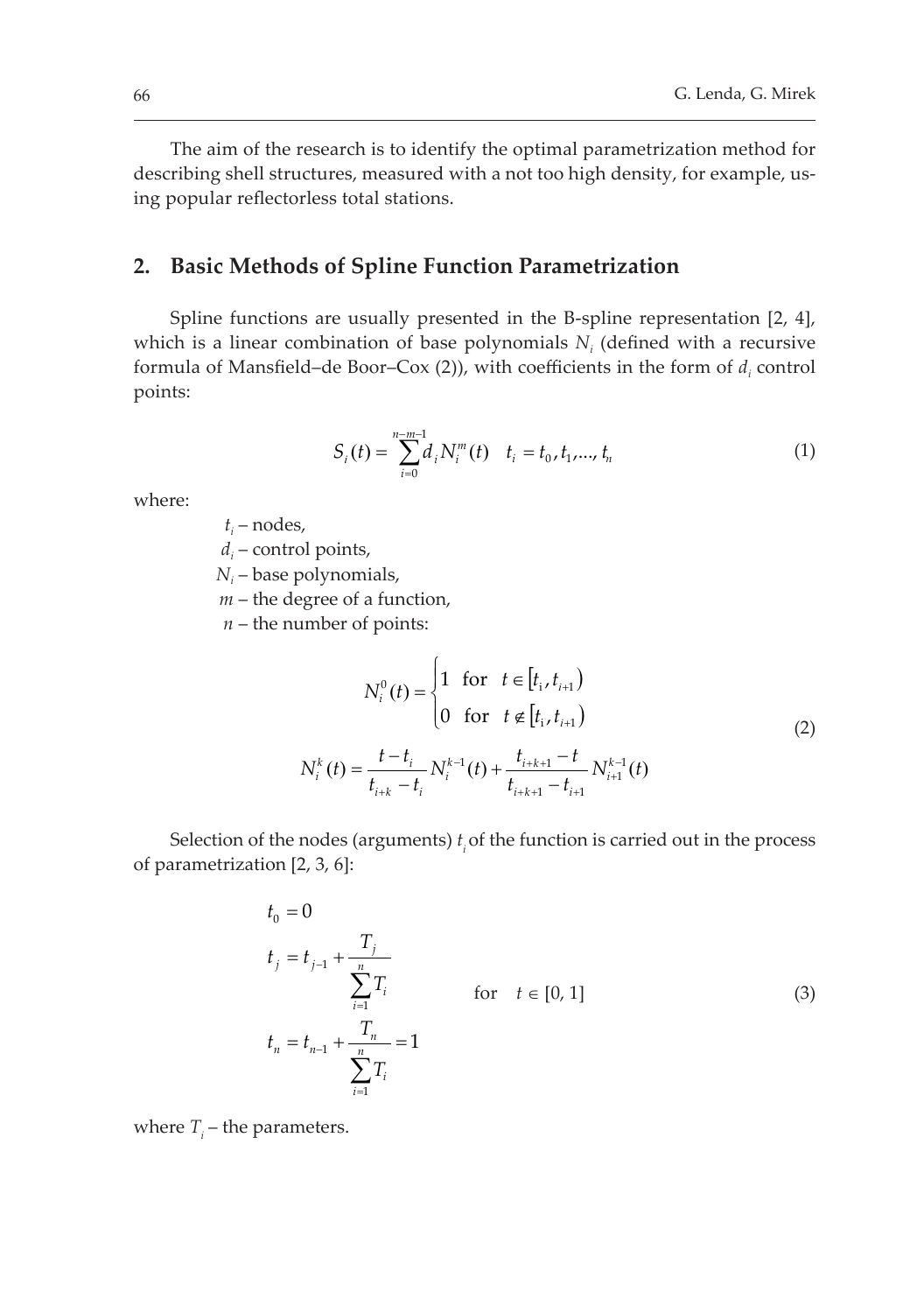Currently, the most popular methods for determining the parameters  $T_i$  belong to the family of exponential parametrization [3, 5]:

$$
T_i = (l_{i,i-1})^e \qquad \text{for} \quad e \in [0,1] \tag{4}
$$

where  $l_{i,i-1}$  – distances between points.

The simplest of them operates on a fixed unit distance  $(e = 0)$ , bringing significant reduction in computation time. As it does not take into account the distance between the points, it may bring the distortion of the spline function for their uneven distribution<sup>.</sup>

$$
T_i = \text{const} \tag{5}
$$

Parametrization with the distance between points ( $e = 1$ ) is recommended to describe objects of mild changes in their shape:

$$
T_i = l_{i,i-1} = \sqrt{(x_i - x_{i-1})^2 + (y_i - y_{i-1})^2 + (z_i - z_{i-1})^2}
$$
 (6)

Parametrization with the root of the distance between points ( $e = 0.5$ ) is recommended to describe objects with significant changes in their shape:

$$
T_i = \sqrt{l_{i,i-1}}\tag{7}
$$

### 3. Experiment Assumptions and Test Results

The main task of test research was to determine the best parametrization method to describe the shape of the surfaces of shell structures, measured with an average density, for example, using popular reflectorless total stations. For this purpose, two ideal test models with curvature changing in one (elliptic cylinder) or more directions (three axial ellipsoid) were generated (Fig. 1). The horizontal span of the models is approximately 20 m and the vertical – about 15 m. From both models, two alternately distributed sets of points were considered, the "measuring" set used for the construction of spline surfaces, and the "testing" set used to compare created surfaces with test models. Deviation on the "testing" points (in the direction normal to the model) measure the accuracy of determining the surface using a particular parametrization method. To create a spline surface, three parametrization methods described above were used, i.e. a fixed distance, the distance between the points and the root of the distance. The surfaces were created by the *lofting* method [2, 4] where spline curves are created based on the points, and then spreading spline surface patches on them:

$$
S_{i,j}(t,u) = \sum_{i=0}^{n-4} \sum_{j=0}^{r-4} d_{i,j} \cdot N_i^3(t) \cdot N_j^3(u) \qquad t_i = t_0, t_1, \dots, t_n \qquad u_i = u_0, u_1, \dots, u_r
$$
 (8)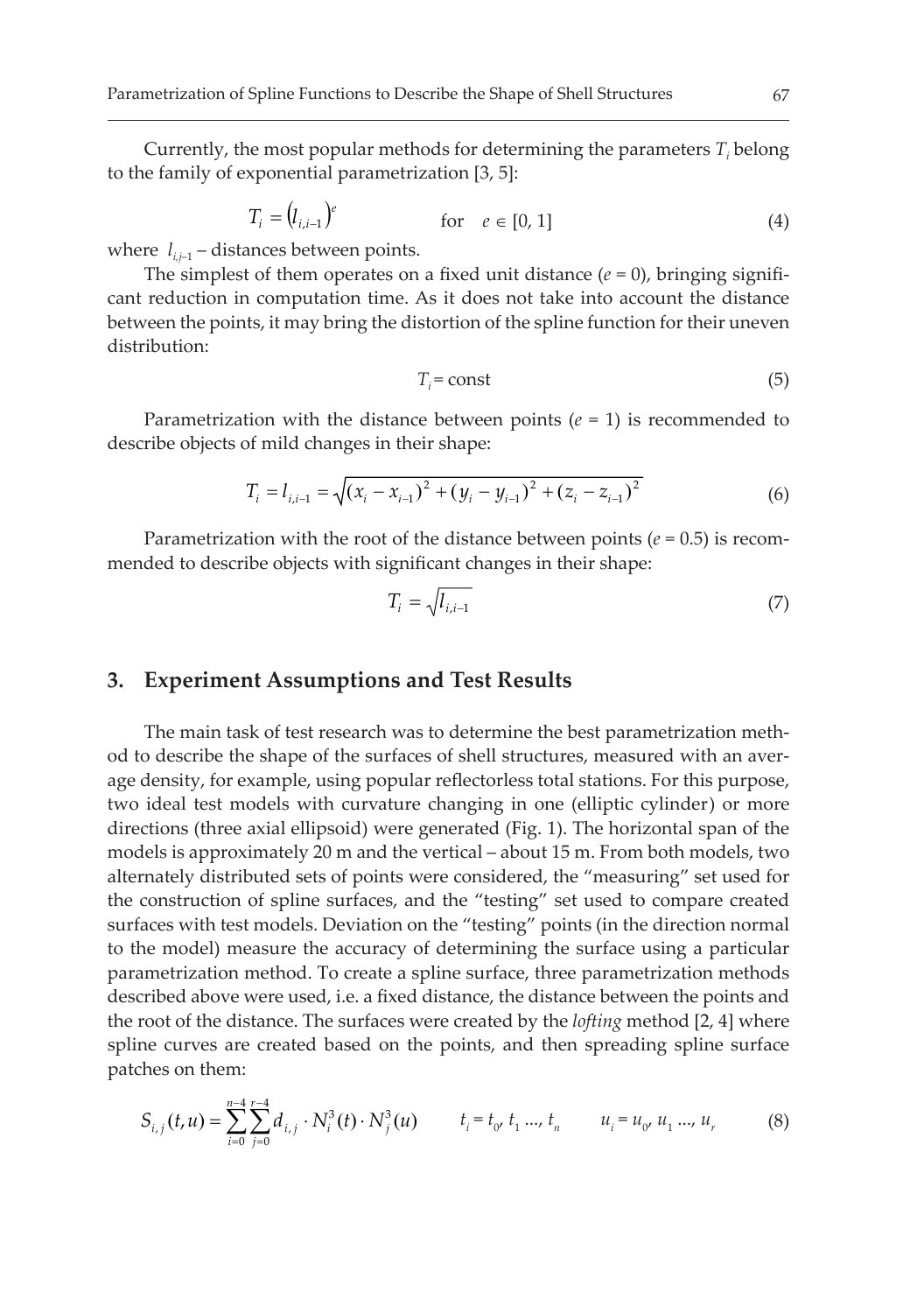

The nodes  $t_i$  defining curves and  $u_i$  defining surfaces were determined by the same parametrization method. Tests were conducted using Rhinoceros 4.0 software.

Fig. 1. Models used for testing with "measurement points" (grid nodes on lower figures) and "test" points (remaining points): a) single-curvature (elliptic cylinder); b) multi-curvature (three axial allipsoid)

#### 3.1. Parametrization with a Fixed Distance

Spline surfaces created using a fixed distance parametrization are characterized by the worst accuracy of reproducing the position of test points (Fig. 2). The mean deviation value for the one-curvature model is 6.6 mm, with the maximum values reaching 16 mm. The corresponding deviation values for the multi-curvature model are 7.3 mm and 30 mm, respectively.

Both models are characterized by a similar value of the mean deviations, with twice the difference of maximum deviations. It results from the disproportion of the point density, dependent upon the curvature of a model. The multi-curvature model, having larger local curvatures than the one-curvature model, also has larger local deviation values at the "testing" points. However, in the upper part of the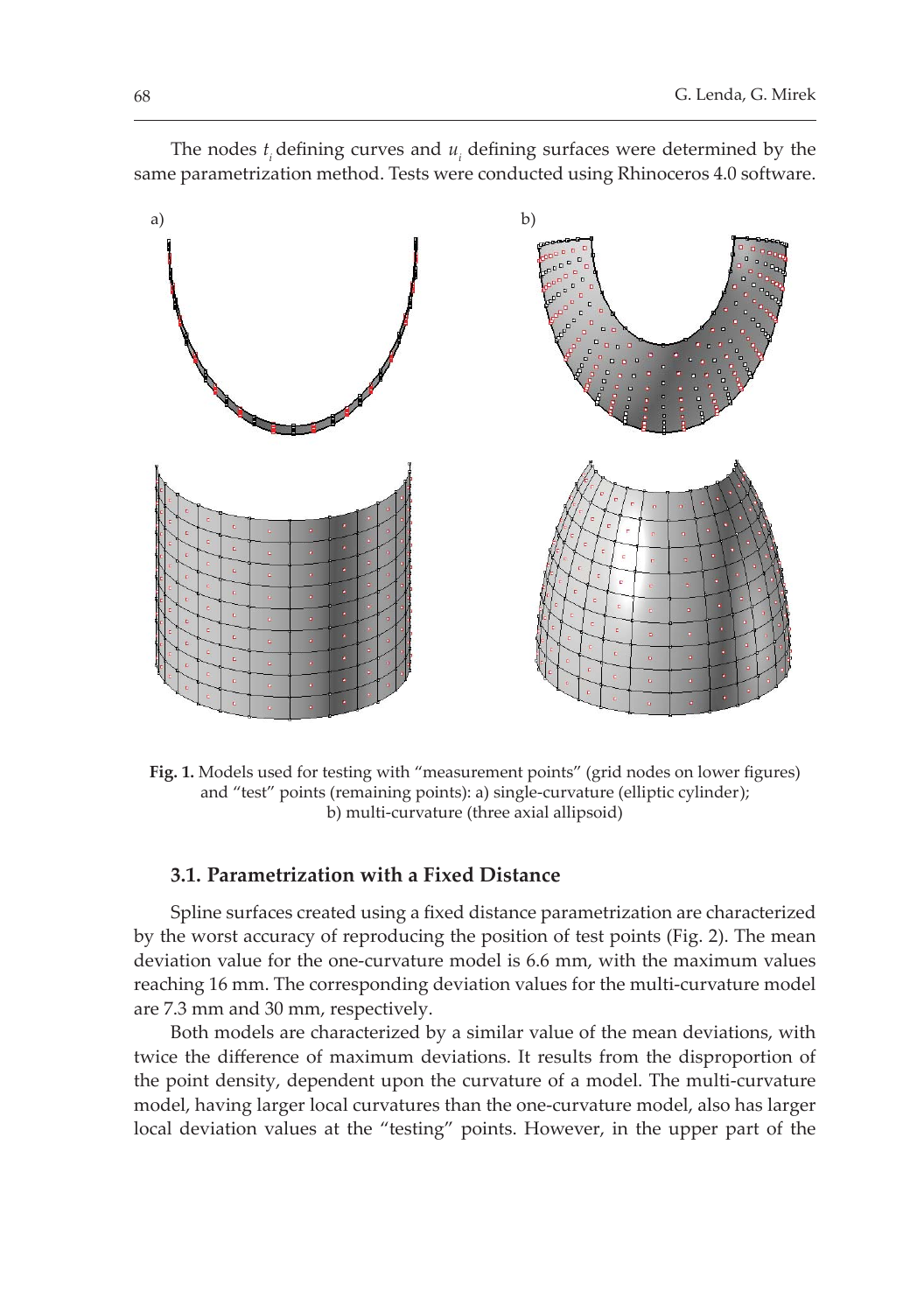model, the points forming a spline surface, due to the curvature of the model, are more densely distributed, which results in a better approximation, limiting mean deviation values of the whole model. According to the papers [1, 4], doubling the density of the points forming a spline function will improve the accuracy of approximation four times:

$$
\varepsilon = |f - S| \le \frac{1}{2} \max(l_{i,i-1}^{2}) M \qquad \text{for} \quad i = 0,..., n
$$
 (9)

where:

 $\varepsilon$  – error of approximation, f – approximating function, S – spline function,  $l_{i,j-1}$  – distance between points,  $M = \text{const}$  and  $M \geq |f(x)|$ .

A similar situation occurs in the case of the remaining types of parametrization.



Fig. 2. Deviations of a spline surface parametrized with a fixed distance

Due to the fact that the fixed distance parametrization does not take into account a distance between the points, and the "measuring" points adopted for the construction of a spline surface are not equidistant (Fig. 1 – upper figures), the deviations occurred in an unpredictable manner, which is characteristic of this type of parametrization. This phenomenon is particularly noticeable for the multi-curvature model because the one-curvature model lacks variation in the vertical direction. The deviation values, from the point of view of deformation analysis of shell structures, are at a significant level (a few centimeters), particularly taking into account maximum deviations of a multi-curvature structure. It should be noted, that these are deviations only resulting from the applied method of approximation, while in practical applications additionaly appears the measurement error (usually several mm). The overall accuracy of the surface modelled in this way may be in many cases unsatisfactory.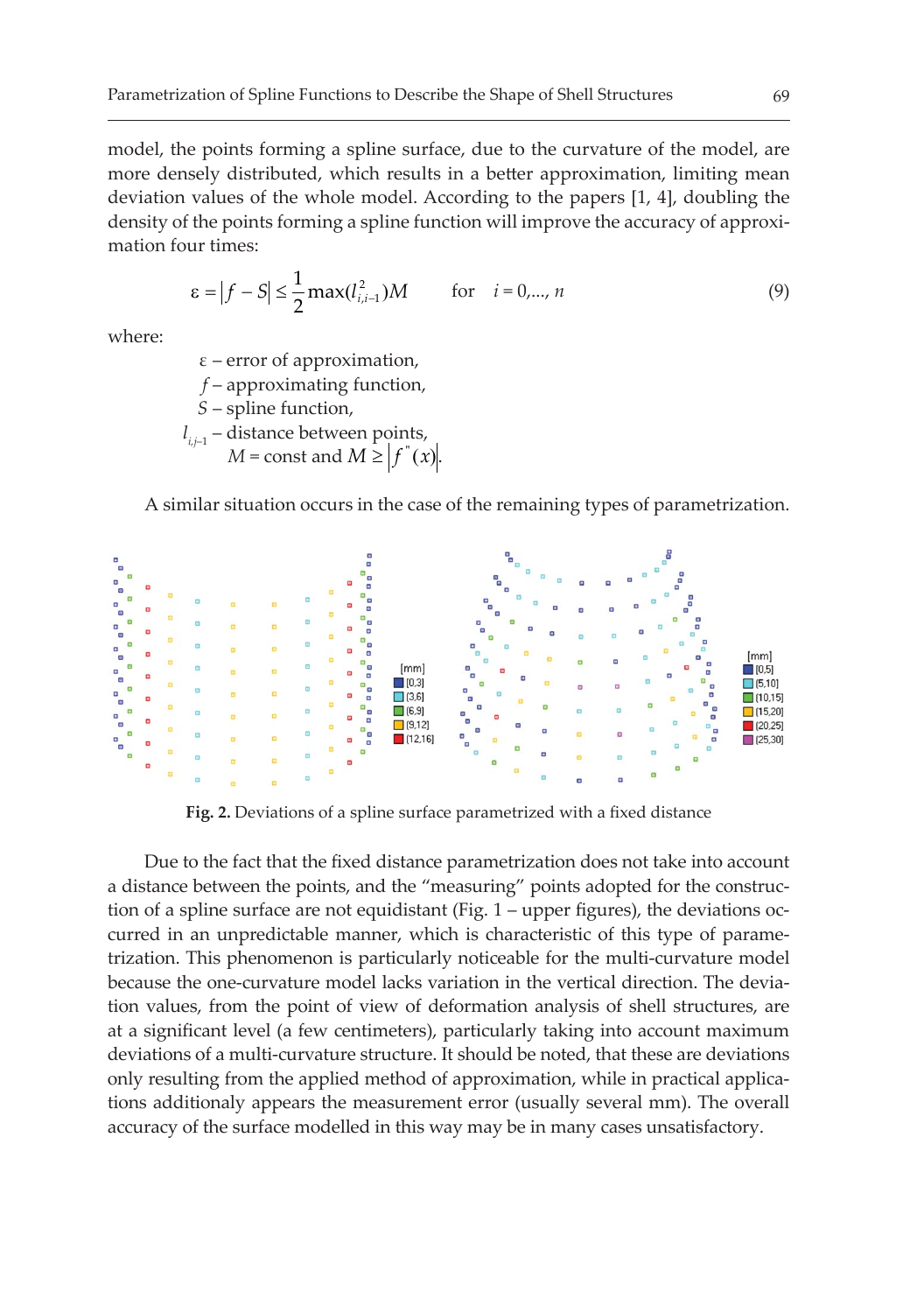#### 3.2. Parametrization with a Root of the Distance between Points

Spline surfaces created using parametrization with a root of the distance between points has a mean accuracy of reproducing the position of "testing" points (Fig. 3). The mean deviation value for the one-curvature model is 3.5 mm, with the maximum values reaching 8 mm. The corresponding deviation values for the multicurvature model are 4.7 mm and 25 mm, respectively.



Fig. 3. Spline surface deviations parametrized with a root of the distance between points

For the one-curvature model there was a general, about double improvement in the accuracy of the results comparing to the parametrization with a fixed distance. For the multi-curvature model, a few points have significant deviations reaching 25 mm, however, the mean deviation was significantly reduced compared to the parametrization with a fixed distance. As it was mentioned in section 2, the paramestrization with a root of the distance between the points is recommended to describe objects with rapid changes of the shape. It protects against adverse fluctuations of the function, while causing flattening of the curve bends. The considered models, like most construction shell structures, are characterized by a relatively mild change in curvature. Therefore, there is no risk of loops or waving of the function. However, flattening of the curve bends will result in deterioration of the results accuracy, which will be the larger, the greater the distance between the points used to construct the surface. For the one-curvature model, the greatest distance between the "measuring" points were found between their vertical rows (the fourth and the fifth from the edge, and the middle ones (Fig. 1)). In the same areas, the largest deviations on the "testing" points occurred. For the multi-curvature model this phenomenon is clearly noticeable only in one, horizontal row of the "testing" points, due to the vertical curvature compensating for differences in distances for other areas of the surface. General deviation values were markedly reduced in comparison with the fixed distance parametrization. However, due to a failure to match parametrization with a root of distance to the shape of the analyzed structures, the results still can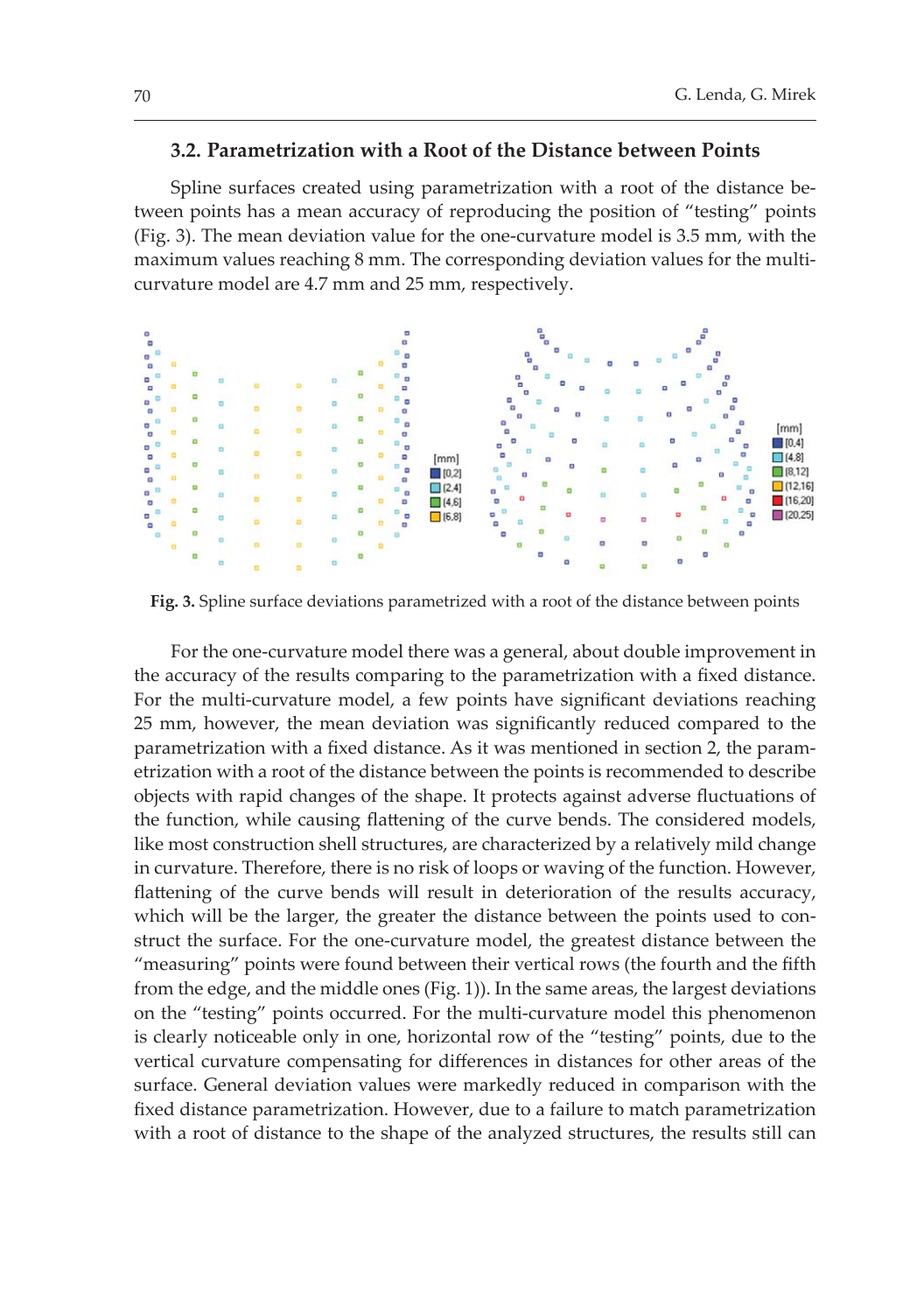not be considered desirable, especially when considering the maximum deviations of the multi-curvature model.

#### 3.3. Parametrization of the Distance between Points

Spline surfaces created using parametrization with the distance between points are characterized by the best accuracy of reproducing the position of the "testing" points (Fig. 4). The mean value of deviations for the one-curvature model is 0.8 mm, with maximum values reaching 4 mm. The corresponding deviation values for the multi-curvature model are 0.7 mm and 5 mm, respectively. For both models, the largest deviations occurred in the places of significant curvature of the surface. For the multi-curvature model, the upper parts of the model, despite a greater curvature than the bottom ones, show smaller deviations because the vertical curvature reduced the distance between the "measuring points", which improved the accuracy of the surface. As it was mentioned in section 2, parametrization with the distance between points is recommended to describe objects with mild changes of the shape. It allows to highlight the function curves, which positively affected the accuracy of reproducing the "testing" points.



Fig. 4. Spline surface deviations parametrized with the distance between points

Maximum deviations are equal to or less than the mean values of measurement errors, obtained by the reflectorless method (a few milimeters). Mean deviations can be considered to be negligible in the analysis of the shape of shell structures.

### 4. Conclusions

The conducted studies revealed a significant influence of the applied parametrization method to the accuracy of determining a spline surface. The combined results from all methods in the uniform range of deviations were gathered in Table 1. It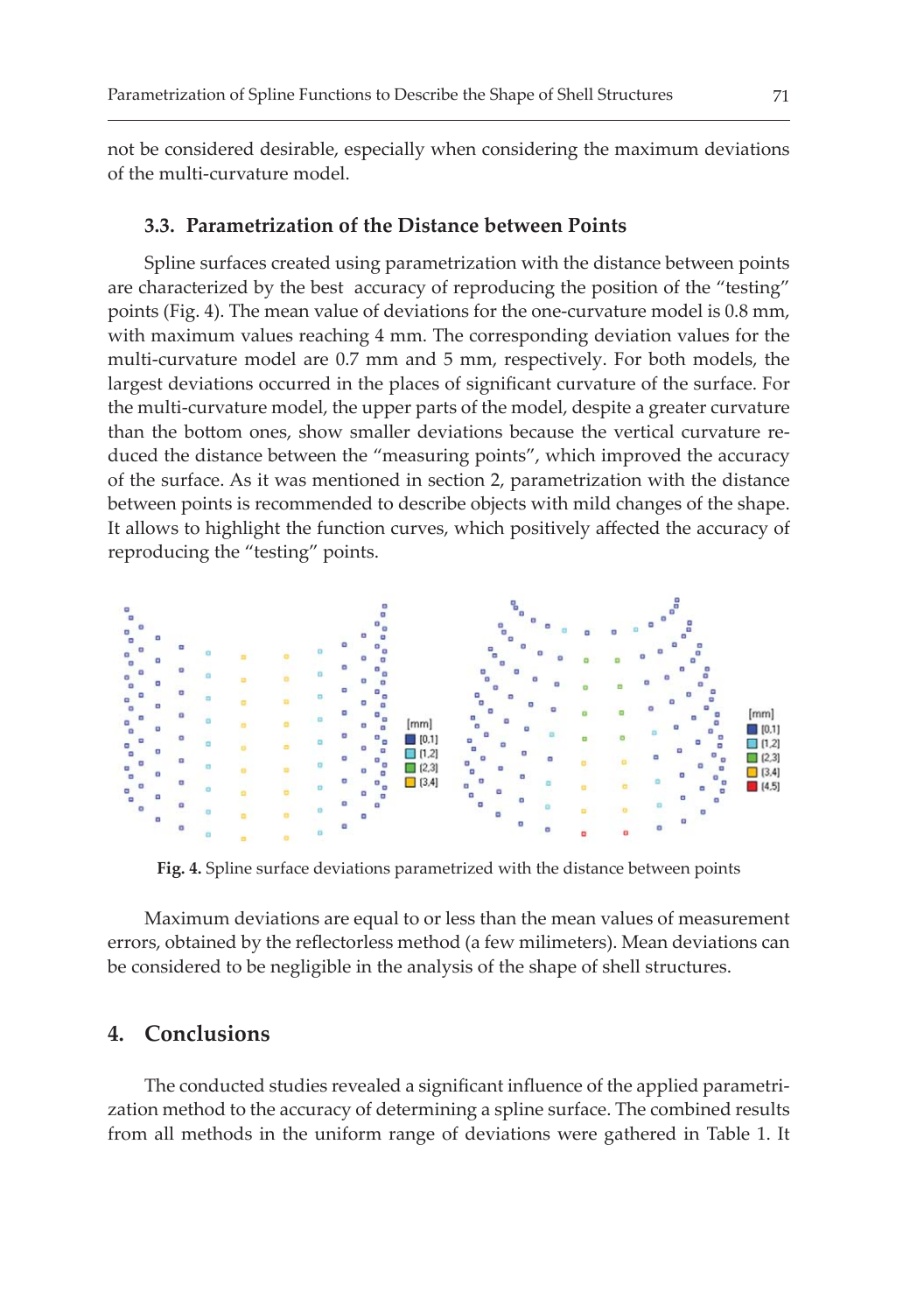contains the percentage of deviations falling within given ranges. The final results should be evaluated in terms of approximating the shape of the construction shell structures measured with a not too high density (e.g., using reflectorless total stations). Parametrization with a fixed distance gives the worst results of approximations, the deviations reach the highest values and their distribution is unpredictable. Parametrization with a root of the distance between points allows us to significantly reduce the deviation values which appear in predictable locations.

| Deviation<br>[mm]    | $T_i = l_{i,i-1}$ |          | $T_i = \sqrt{l_{i,i-1}}$ |          | $T_i$ = const |        |
|----------------------|-------------------|----------|--------------------------|----------|---------------|--------|
|                      | $m1$ [%]          | $m2$ [%] | $m1$ [%]                 | $m2$ [%] | $m1$ [%]      | m2 [%] |
| $[0.3]$              | 85.7              | 93.7     | 57.1                     | 49.2     | 28.6          | 31.7   |
| (3.6)                | 14.3              | 6.3      | 14.3                     | 25.4     | 14.3          | 20.6   |
| (6.9]                |                   |          | 28.6                     | 12.7     | 14.3          | 17.5   |
| (9.12)               |                   |          |                          | 7.9      | 28.6          | 11.1   |
| (12.15)              |                   |          |                          | 0.0      | 14.3          | 3.2    |
| (15.18)              |                   |          |                          | 1.6      |               | 9.5    |
| (18.21)              |                   |          |                          | 1.6      |               | 1.6    |
| (21.24)              |                   |          |                          | 0.0      |               | 1.6    |
| (24.27)              |                   |          |                          | 1.6      |               | 1.6    |
| (27.30)              |                   |          |                          |          |               | 1.6    |
| Average dev.<br>[mm] | 0.8               | 0.7      | 3.5                      | 4.7      | 6.6           | 7.3    |

Table 1. Summary of deviations for all types of parametrization: m1 – single curvature model, m2 – multi curvature model

By far the best accuracy results are achieved by parametrization with the distance between points. The deviation values are similar to those of average errors of the reflectorless measurement methods or smaller. This method should therefore be recommended to describe the shape of the surfaces of shell structures.

## **References**

- [1] Ahlberg J.H., Nilson E.N., Walsh J.L.: *The theory of splines and their applica*tions. Academic Press, New York 1967.
- [2] Farin G.: Curves and surfaces for computer aided geometric design. Academic Morgan Kaufmann Publishers, San Francisco 2002.
- [3] Haron H., Rehman A., Adi D.I.S., Lim S.P., Saba T.: *Parameterization Method* on B-Spline Curve. Mathematical Problems in Engineering, 2012.